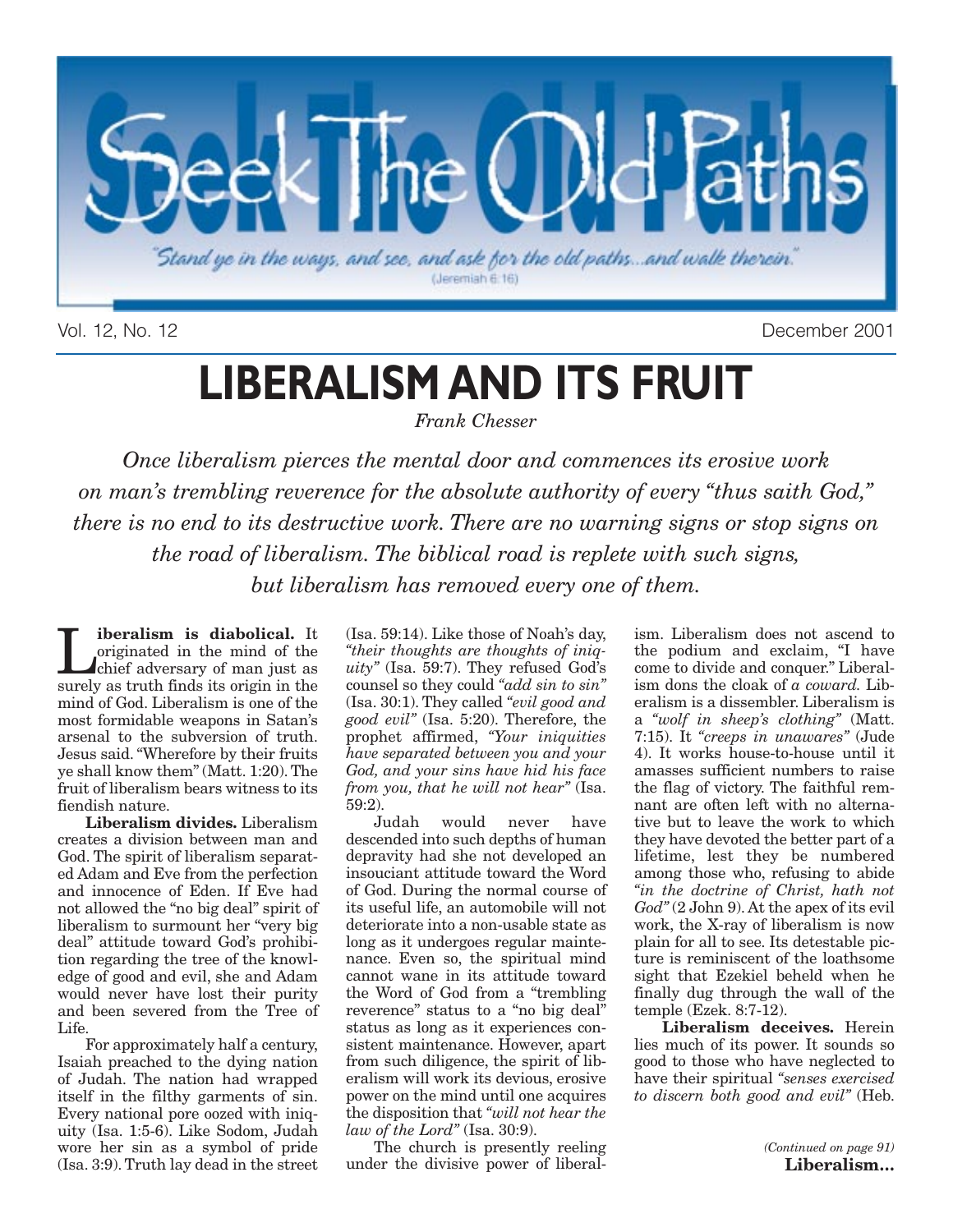

the front page article in this issue is one chapter from a new book called *"The Spirit of Liberalism"* by Frank Chesser. There are 20 chapters in this book and every one is a jewel. After obtaining permission to reproduce a chapter of this book, it was difficult deciding which one to print because every one of them need wide distribution. We would love to print the entire book but such is not possible. The best thing for our readers to do is purchase a copy and literally absorb its contents. Brother Chesser has "hit the nail on the head" in dissecting<br>liberalism — its nhilosonhy liberalism — its philosophy, approach, undermining, back-handed, diabolical scheme to destroy the Lord's church and everything that is true and right.

Chapters include: Liberalism Does Not Tremble, Liberalism and the Past (Part 1, 2, 3), Liberalism and Grace, Liberalism and the Cross, Liberalism and Love, Liberalism and Faith, Liberalism and Law, Liberalism Gospel and Doctrine, Liberalism is Progressive, Liberalism and Preaching, Liberalism and Missionaries, Liberalism and Youth Ministers, Liberalism and Christian Schools, Liberalism and Marriage, Liberalism and the Role of Women, Liberalism and Pride, Liberalism and its Fruit, Liberalism and Exclusiveness.

"A preacher for the liberal movement in the church has described the use of the mechanical instrument in worship as 'no big deal.' ... These three words sum up the spirit of liberalism. In spite of its intense denial, liberalism has no respect for the absolute, unmitigated authority of the Word of God. Liberalism is self on the throne. It is self with a propensity for its own way. It is emotions over mind, flesh over spirit, and man over God. ... Liberalism is man's feigning reverence for God and His Word while paying homage at the shrine of self-will. Liberalism does not tremble" (pp.12-13). ... "If liberalism possessed the ability to tremble, it would literally shudder to the core of its being at the sound of the names of Nadab and Abihu" (p.18). "Had Nadab and Abihu ever had and thus maintained the frame of mind, 'it's a very big deal,' toward even the most meticulous aspect of God's revelation, the fire of Leviticus 10:1 would have been authorized fire, not strange fire. There is as much New Testament authority for the use of machinery in worship as there was Old Testament authority for the fire which Nadab and Abihu used. Wherein lies the difference in unauthorized strange fire and unauthorized strange music? If God refused to accept the very element He had requested because it was secured from an unauthorized source, is it not presumptuous of liberalism to assume that God will accept a totally different kind of music from that He has authorized? Paul affirms that there are lessons to be learned from Nadab and Abihu (Rom. 15:4). What has liberalism learned? That entering into the presence of God with unauthorized acts of worship is 'no big deal?' God obviously viewed what Nadab and Abihu did as a 'very big deal'" (pp.20-21).

Liberalism believes and practices "that there is no such thing as a pattern for approaching God in worship, that grace covers deviations from God's will, that feeling that something is right makes it right, that worship experiences that fail to stimulate the flesh are not spiritual, that old ways of worship must bow to new ways if we are to attract a crowd, that placating the flesh with worship that feels good is more important than glorifying God by yielding to His will, that approaching God in worship with unauthorized acts is 'no big deal"  $(p.27)$ .

"Liberalism preaches a grace that it does not understand and to which it will not listen. Grace fur-

nishes a pattern for entrance into God's presence, but liberalism denies even the concept of a pattern. Grace teaches, but liberalism will not learn. Grace tugs at man's heart, imploring him to move in harmony with its melody, but liberalism is too busy marching to the beat of its own drum. If liberalism were teachable it would cease to exist" (p.36).

"The spirit of liberalism is Cain's receiving the 'grace of God in vain' (2 Cor. 6:2) at the altar of self-will (Gen. 4:5); Nadab and Abihu's nullifying grace with 'strange fire' (Lev. 10:1-2), Jereboam's sinning against grace with a perverted pattern of worship 'devised of his own heart' (1 Kings 12:33), and the Pharisees' spurning grace with humanly contrived 'vain worship' (Matt. 15:9)." ... "The brazen, unauthorized liberties of the grace of liberalism include audible prayers of women in the presence of men; the efforts of a choir, soloist, or praise team to draw attention to itself and fostering entertainment; an expensive playground called a 'family life center;' and childish activities such as clapping, hand raising, and swaying that intrude upon the solemnity of spirit and truth worship." ... "The grace of liberalism is alien to the grace of the Bible" (pp.36-37).

"The spirit of liberalism loathes the exclusive church of the New Testament. The liberal spirit detests the very concept of exclusiveness. Every humanly devised religious institution on earth is a monumental lie, a product of the spirit of liberalism's intent on having its own way, a counterfeit for the real thing, and an enemy of the cross of Christ. Not a drop of the blood of Christ was shed for Islam, oriental mysticism, Catholicism, or denominationalism. Reverence for the blood of Christ, the New Testament ratified and sanctified by that blood, and the church purchased with that blood would bring an end to their existence in a mere moment of time" (p.42).

"There is no blood on the mechanical instrument. There is no blood on clapping, praise teams, choirs, and solos. There is no blood on family life centers — empty substitutes for the home, and exhibitions of parental neglect. There is no blood on the act of women's praying audibly in the presence of men. There is no blood on the dedicating babies, the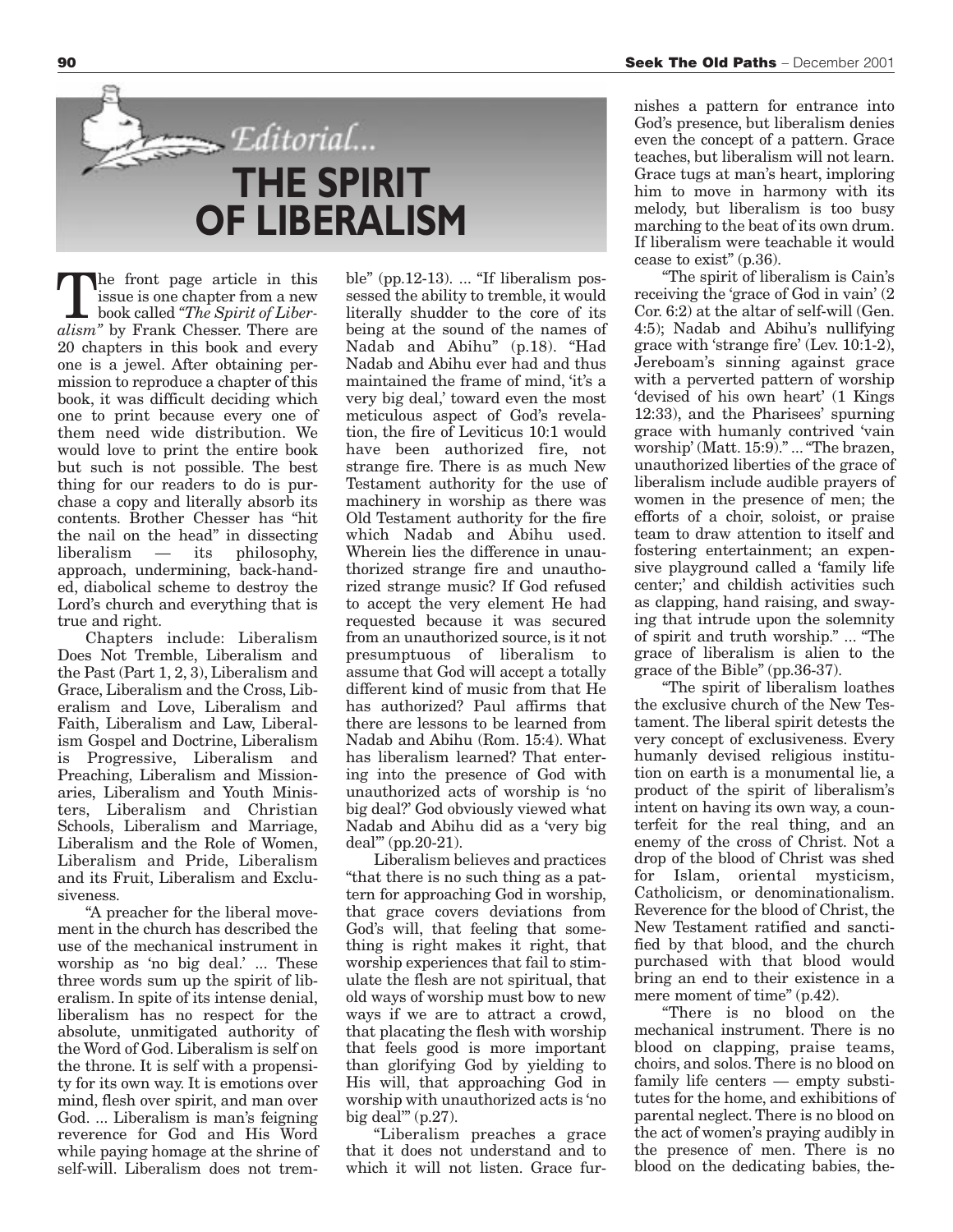atrical performances, and non-Sunday days for partaking of the Lord's supper. There is no blood on second marriages following a divorce, void of fornication and an innocent party. If strange fire unconfirmed by the blood of animals brought death, what of strange music, teaching, and actions unstamped by the blood of

## **CONTRIBUTIONS**

| Seibles Rd. Church of Christ, |  |
|-------------------------------|--|
| Montgomery, AL \$300          |  |
|                               |  |
|                               |  |
| Magnolia Church of Christ,    |  |
| Steens, MS \$100              |  |
|                               |  |
| M/M Clay B. Rawlins\$50       |  |
| Chuck & Nancy Verkist\$25     |  |
|                               |  |
|                               |  |
|                               |  |
|                               |  |
|                               |  |
|                               |  |
|                               |  |
|                               |  |
|                               |  |
| <b>Booklet Maker</b>          |  |
| Ronald H. Allen \$30          |  |
| Robert Price\$100             |  |
|                               |  |
| Beginning Balance\$1,345.85   |  |
| Credits                       |  |
| Contributions\$1,766.00       |  |
| Booklet Maker\$130.00         |  |
| Debits                        |  |
| Postage\$1,169.41             |  |
| Booklet Maker\$200.00         |  |
| Ending Balance\$1,872.44      |  |
|                               |  |
| Bookletmaker\$13,500          |  |
| Contributed \$ 6,845.86       |  |
|                               |  |
|                               |  |

2001 Bound Volume available soon Includes an index of the year \$5 postage paid Send check to: **Old Paths Publishing** PO Box 97 Nettleton, MS 38858

Christ?" (pp.42-43)

"The 'no big deal' spirit of liberalism is a playground for man's selfwill. It is an invitation for men to 'cease not from their own doings, nor from their stubborn way' (Judg. 2:19). It is a license for man to elevate feeling above objective truth. It destroys spirit and truth worship. It nullifies

## **Liberalism…**

*(Continued from page 89)*

5:14). Liberalism deludes man into confusing emotionalism with spirituality. Hands extended heavenward with a strained, teary countenance, goose flesh, and feelings of mental lightness are not evidences of spirituality. A warm, fuzzy feeling, physical exuberance in the assembly, and conversations laced with "praise God" and similar expressions are not proofs of spirituality. A soft, sweet voice, a saintly look, and a Bible on the dashboard of one's car do not certify spirituality. Charisma, a pleasant disposition, and involvement in religious activity do not confirm the presence of spirituality. Dimmed lights, hand holding, swaying, hugs, and spine-tingling sensations in an emotionally charged assembly are not signs of spirituality.

Spirituality grows out of faith, and faith is based on the Word of God (Rom. 10:17). Spirituality is a manifestation of one's attitude toward God and His Word. One's attitude toward the Word of God is one's attitude toward God. Spirituality reveres the Bible. One can no more sever spirituality from a trembling reverence for every jot and tittle of the law of God than he can cleave blue from the sky. Spirituality exclaims: *"I have respect unto all thy commandments"* (Psalm 119:6); *"Teach me thy statutes"* (Psalm 119:12); *"I will delight myself in thy statutes"*(Psalm 119:16);*"Make me to go in the path of thy commandments; for therein do I delight"* (Psalm 119:35); *"So shall I keep thy law continually for ever and ever"* (Psalm 119:44); *"And I will delight myself in thy commandments, which I have loved"* (Psalm 119:47); *"The law of thy mouth is better unto me than thousands of gold and silver"* (Psalm 119:72); *"O how I love thy law; it is*

the distinctiveness of the church. It is the path to total apostasy from New Testament Christianity. Indeed, it is an adversary of the cross of Jesus Christ" (p.43).

You may order copies of this book from: Publishing Designs, Inc., PO Box 3241, Huntsville, AL 35810. Ph. (256) 533-4301, jbapdi@juno.com

*my meditation all the day"* (Psalm 119:97); *"How sweet are thy words unto my taste; yea, sweeter than honey to my mouth"* (Psalm 119:103); and,*"I love thy commandments above gold; yea above fine gold"* (Psalm 119:127).

Spirituality is man's discarding self-will and submitting to God's will. It is faith's responding to the source of faith (Rom. 10:17) in the *"obedience of faith"* (Rom. 16:26). It is love's obeying God (John 14:15). Spirituality is *"faith working by love"* (Gal. 5:6), responding to the "teaching" of grace by *"denying ungodliness and worldly lusts,"* and living *"soberly, righteously, and godly in this present world"* (Titus 2:11-12). Spirituality is faith's and love's exercising diligence to grow and mature spiritual virtues so as not to be *"barren nor unfruitful in the knowledge of our Lord Jesus Christ"* (2 Peter 1:5-8). Spirituality is faith's and love's refraining from the *"works of the flesh"* (Gal. 5:19-21) while engaging in the *"fruit of the spirit"* (Gal. 5:22-23).

Spirituality is the practice of pure and undefiled religion in caring for widows and orphans and living godly in this evil world (James 1:27). It is restoring the fallen (Gal. 6:1); working to *"keep the unity of the spirit in the bond of peace"* (Eph. 4:3); being *"tenderhearted, forgiving one another"* (Eph. 4:32); abounding *"yet more and more in knowledge and in all judgment"* (Phil. 1:9); *"in everything giving thanks"* (1 Thess. 5:18); seeking *"first the kingdom of God and his righteousness"* (Matt. 6:33); and loving God supremely in addition to one's neighbor as one's self (Matt. 22:37-39).

Spirituality is: *"Thus did Noah, according to all that God commanded him, so did he"* (Gen. 6:22); *"Thus did Moses, according to all that the Lord commanded him, so did he"* (Exodus 40:16);*"Then Zerubbabel the son of Shealtiel, and Joshua the son*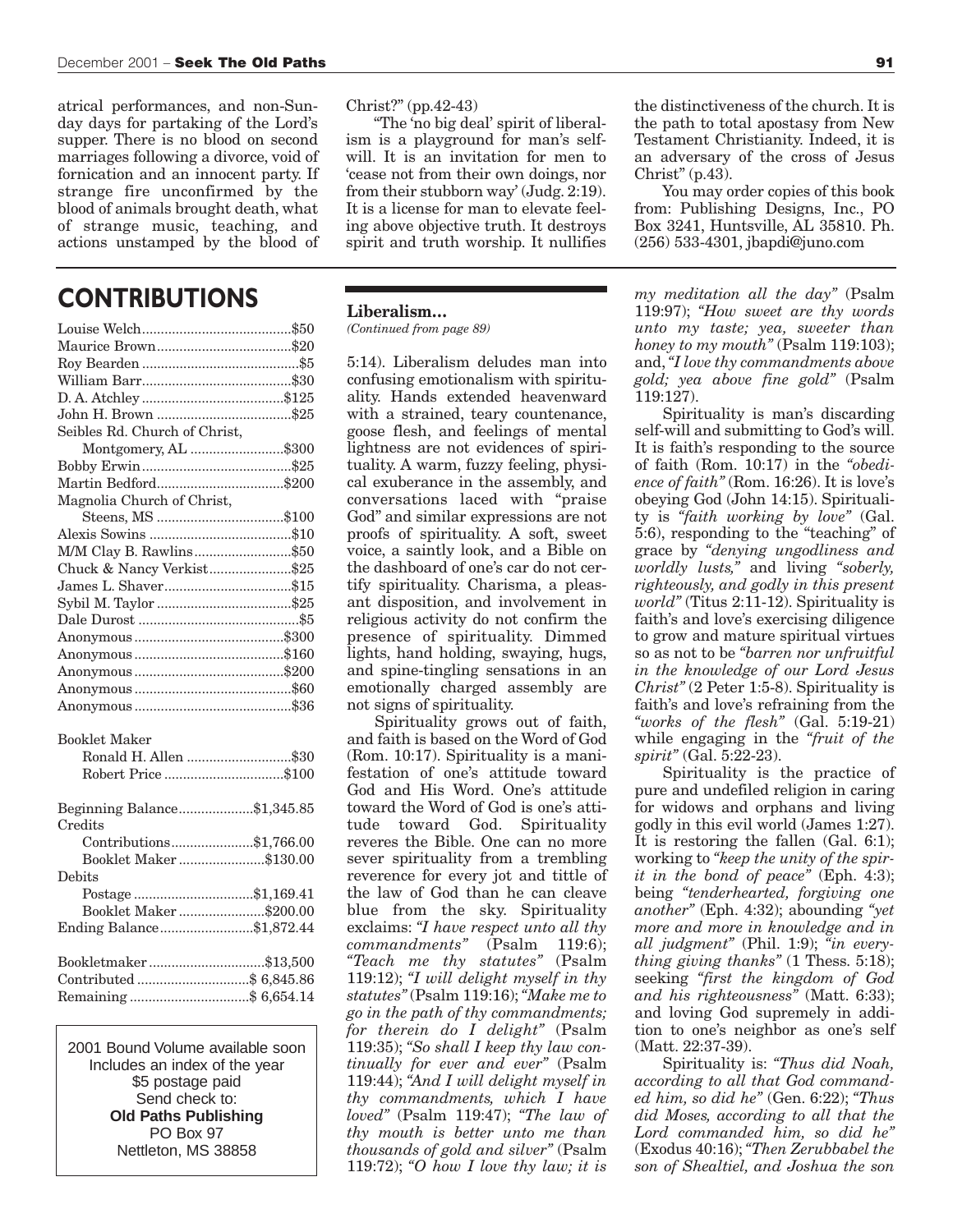*of Josedech the high priest, with all the remnant of the people, obeyed the voice of the Lord their God, and the words of Haggai the prophet, as the Lord their God had sent him, and the people did fear before the Lord"* (Haggai 1:12); *"And immediately there fell from his eyes as it had been scales; and he received sight forthwith, and arose and was baptized"* (Acts 9:18). Void of argument, debate, human reasoning, and expressions of selfwill, spirituality is love's compelling faith to obey God.

Spirituality is Aaron's submissive silence in the presence of his slain sons (Lev. 10:6-7); Moses and Aaron's incarceration of the man who violated the Sabbath until they received instructions from on High (Num. 15:32-36); Samuel's, *"Speak, for thy servant heareth"*(1 Sam. 3:10); David's, *"We sought him not after the due order"* (1 Chron. 15:13); Micaiah's, *"What the Lord saith unto me, that will I speak"* (1 Kings 22:14); Job's, I *"repent in dust and ashes"* (Job 42:6); Peter's bitter weeping (Matt. 26:75); and the publican's, *"God be merciful to me a sinner"* (Luke 18:13). Spirituality is man in reverent fear of God; man in veneration of the Word of God; man's acknowledgement of his sinful state in the sight of God; and man's pleading for mercy as a gift from God.

Liberalism's spirituality is fleshly, emotional, shallow, and fleeting. Biblical spirituality is mental, spiritual, profound, and constant. Liberalism's spirituality has a ho-hum attitude toward any aspect of divine law inconsistent with its own view of truth. Biblical spirituality possesses a deep, inflexible reverence for every letter in every word in every verse in every chapter in every book of God's revelation to man; for the *"judgment, mercy, and faith"* matters as well as the *"mint, anise, and cummin"* matters (Matt. 23:23). Liberalism's spirituality is raucous, showy, and theatrical. Biblical spirituality is quiet, unpretentious, and personal. Liberalism's spirituality applauds the speaker. Biblical spirituality pays homage to God. Liberalism's spirituality is self-centered. Biblical spirituality is God-centered.

Liberalism deceives man into viewing humanly devised family life centers as an authorized, divinely acceptable work of the church. What does a two-million-dollar material structure complete with a gymnasium, walking track, theater, popcorn machine, pool tables, and various other toys have to do with evangelism, benevolence, and spiritual edification? In connection with its amusement center, the sign of a particular congregation issued an invitation to sign up for basketball and cheerleading. That is light years away and in some book other than the Bible as contrasted with, "Join us for worship and Bible study." In a weekly publication placed in various business establishments throughout the city, this same congregation has a prominently displayed advertisement which reads in part,

Upward Cheerleading. As an Upward Cheerleader you will enjoy an Upward Cheerleading shirt, pom-poms, spirit decals, parent's handbook, the Upward Bible, endof-the-year awards, individual award after each game, and one-hour practice and game each week. Cost per cheerleader is fifty-five dollars.

The co-sponsor of this advertisement is a local denominational church. The Upward Bible contains testimonials from professional basketball players.

The spiritual mind stands aghast at such palpable foolishness. There is not a reasonable man in the church who would argue for such puerility's being associated with the church in Jerusalem, Antioch, Philippi, or Thessalonica. Laodicea? Perhaps. By such conduct, this congregation has demonstrated its inability to discern the nature, mission, and work of the church for which Jesus died. This congregation is joined by many others of kindred spirit throughout the brotherhood.

Suppose spiritually minded elders are characterized by deep love for God, the truth, the church, and the souls of dying men. Acutely aware of their stewardship accountability for proper use of His money, they have at their disposal two million dollars. They can either construct a physical edifice full of amenities to appease the flesh, which provides a place for those under their oversight to relax

and recreate, or they can send ten missionary families to some receptive mission field and support them fifty thousand dollars each for four years with the potential of saving hundreds, perhaps thousands of souls destined for eternity. Is there any doubt whatsoever as to which decision they would make?

There is a family life center in God's plan for man. It is called the home, and it is God's center for family life. Each room in God's blueprint is designed for man's happiness and well-being. There is the "instruction" room. Children receive instruction from various sources and, upon the basis thereof; they build a life. God's formula for child-rearing is threefold: Love God with all your being, receive His Word into your heart, and teach it incessantly to your children (Deut. 6:4-9). Children are admonished to *"hear the instructions of thy father, and forsake not the law of thy mother"* (Prov. 1:8). There is no substitute for parental instruction.

There is the "example" room. The best of instruction can be quickly nullified by a bad example. Children must have parental visual aid to accompany their teaching. Jehoshaphat *"walked in all the ways of Asa his father, he turned not aside from it, doing that which was right in the sight of the Lord"* (1 Kings 22:43). Ahaziah *"did evil in the sight of the Lord, and walked in the way of his father, and in the way of his mother"* (1 Kings 22:52). The difference in Jehoshaphat and Ahaziah was the difference in the example of their parents.

There is the "entertainment" room. God's blueprint has the entertainment room in the home, not the church. Zechariah pictures the return of God to Jerusalem and the restoration of the city with the delightful scene of children *"playing in the streets"* (Zech. 8:5). There is a time to play. Families need to spend some fun-time together. Instead of "go play," there is a time when parents need to say, "Let's play." Innocent fun and merriment is the responsibility of the home, God's family life center — not the church.

Consequently, a humanly devised family life center as an adjunct to the church is an empty counterfeit for the real thing. Family life centers are monuments to the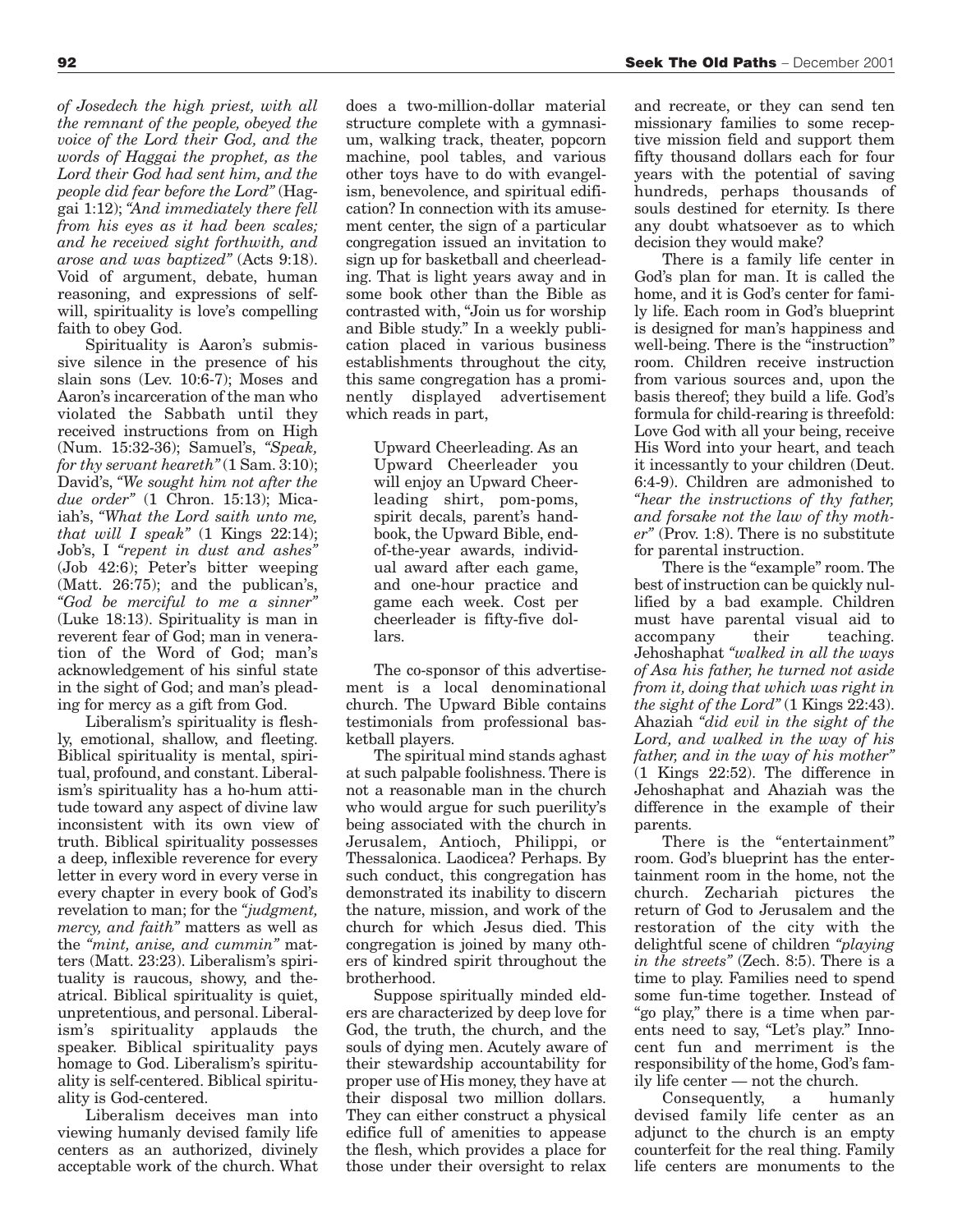flesh. They are indicative of modern society's propensity for materialism, pleasure, and self-indulgence. They are shrines to the "one" generation. They constitute a monumental misuse of God's money laid aside for spiritual purposes. It is frightening to reflect upon elders' having to account to God on the day of judgment for such flagrant abuse of His money. *"But all the silver and gold and vessels of brass and iron are consecrated unto the Lord; they shall come into the treasury of the Lord"* (Josh. 4:19). Not one penny of the spoil of Jericho was to be taken by Israel and used for common purposes. If Achan and his family suffered death for Achan's misuse of a handful of items consecrated to God, what must be God's attitude toward elders who would take massive amounts of financial gifts consecrated by God's will for spiritual uses and build entertainment centers for fleshly gratification? Only a philosophy as patently deceptive as liberalism could convince men who once understood the spiritual nature, mission, and work of the church of the legitimacy of such obvious profane use of financial gifts intended for evangelism, benevolence, and spiritual edification to the glory of God.

Liberalism deceives man into viewing "children's church" as a practice acceptable to God. The Bible is silent on children's church. Inherent in the title is its own condemnation. The same philosophy would allow teenagers' church, senior citizens' church, singles' church, young marrieds' church, divorcees' church, bluecollars' church, and professionals' church. The Lord established His church (Matt. 16:18). However, the world has never accepted it, and some in the church are eager to revise it.

There is no divine authority for children's church. The absence of a *"thus saith the Lord"* says that God doesn't want it, like it, or approve of it. A thousand reasonings within the human mind cannot alter God's pattern for the church. Man's thoughts are not God's thoughts (Isa. 55:8). What man likes, feels, and thinks are not the criteria for determining things acceptable with God.

Children's church is a blatant intrusion upon God's legislative prerogative. By such action, man has

tampered with God's design for the worship of the church. He has disrupted the unity of the assembly. Children's church is not an expression of faith, for faith is based on what God says (Rom. 10:17), and there is no word from God authorizing this practice. Grace "teaches" (Titus 2:11-12). Children's church is not a response to the teaching of grace, for there is no word from grace granting permission for this practice. The blood of Christ has ratified the New Testament (Matt. 26:28). Children's church is not a demonstration of reverence for the ratifying power of the blood of Christ because there is no confirmation of this practice in the New Testament.

*A mind severed from divine truth is an indescribably appalling thing. When a man refuses or neglects to allow the illuminating power of God's truth to continually shine in his heart, hence molding and shaping his thoughts, the fountain source of all actions (Prov. 4:23; Matt. 15:18-19), the results are always tragic.*

The rupture of the family is a national tragedy. On almost every level parents have turned over the responsibility for their children to someone else. One of the many blessings of the assembly is in its promotion of family unity. A family united in a worship assembly of the church is a portrait of loveliness. Children's church destroys this bastion of family oneness.

There are lessons for children to learn in the worship assembly as designed by God. Observing adults sitting quietly in an assembly in reverential awe of God, engaging in divinely ordained acts of worship, can have a profound influence on a child. When a parent leaves the assembly with a child, he should

learn quickly that it is for the purpose of discipline, not play. It is not unusual for a small child to amaze an adult by what he has gleaned from a worship assembly of the church.

On one occasion a two-year-old child was playing in a pew during the Sunday morning worship hour, seemingly oblivious to the sermon being preached. During the course of the lesson, a few brief references were made regarding the yoke that Jeremiah wore, symbolizing the yoke of Babylon on the neck of Judah (Jer. 28). Several days later, having received no input from the parents concerning the lesson, the child approached the preacher and said, "Tell me about Jeremiah's yoke."

The church has a weekly appointment to meet with God and one another in "one place" (1 Cor. 11:20; 14:23). Children's church is an effort to fulfill man's desire, not God's will. There are some elders who are concerned about truth, but have implemented this practice due to insufficient study and reflection. There are others who have been so deceived by liberalism as to render them incapable of discerning its true nature.

**Liberalism darkens.** Christianity is a taught religion. God foretold the nature of His will under Christ when He said, *"I will put my law in their inward parts, and write it in their hearts"* (Jer. 31:33). God writes His will on the heart of man through preaching, teaching, and study. The last words of Christ on earth mandated the preaching of His will to the world (Mark 16:15). Only God can draw men to His Son (John 6:44). That drawing power is exercised through teaching. *"It is written in the prophets, and they shall be all taught of God. Every man therefore that hath heard, and hath learned of the Father, cometh unto me"* (John 6:45).

Emanating from God, that which is taught is truth. Pilate raised the question, *"What is truth"* (John 18:38)? Jesus answered that question one chapter earlier when He affirmed, *"Sanctify them through thy truth; thy word is truth"* (John 17:17). Truth enlightens. The psalmist averred, *"The entrance of thy words giveth light"* (Psalm 119:105). The good news from Christ is a light that shines (2 Cor. 4:4).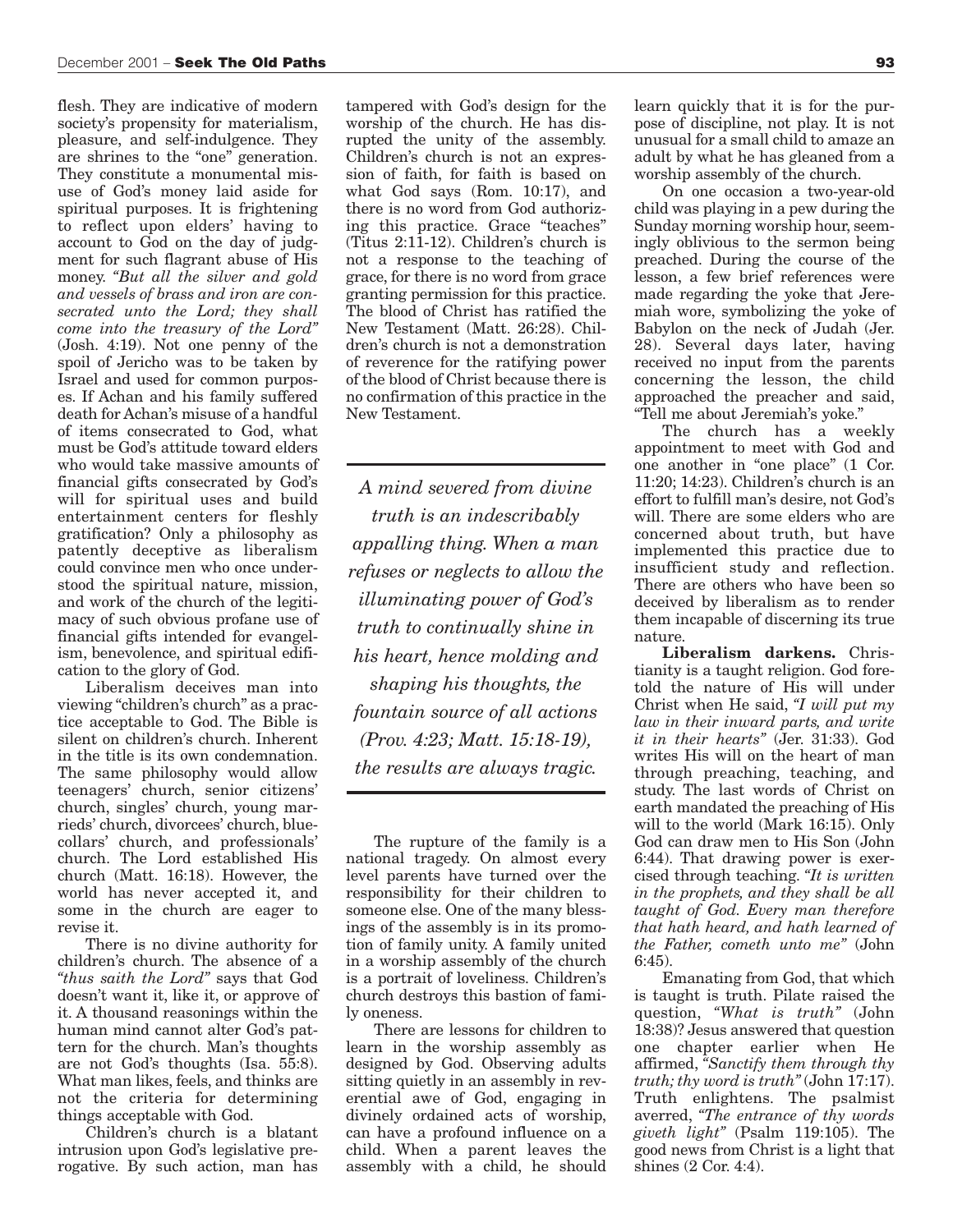A mind severed from divine truth is an indescribably appalling thing. When a man refuses or neglects to allow the illuminating power of God's truth to continually shine in his heart, hence molding and shaping his thoughts, the fountain source of all actions (Prov. 4:23; Matt. 15:18- 19), the results are always tragic. Cain closed his mind to the light of truth and subsequently, reddened the earth with his brother's blood (Gen. 4:1-8). The antediluvian world discarded the light of God's truth and transformed the world into a cesspool of sin (Gen. 6:5). The first generation of Abraham's descendants to exit Egypt rejected the light of God's will and were buried in the wilderness.

An unnamed man dismissed God's instructions for observing the Sabbath day and died under a hail of stones (Num. 15:32-36). Korah, Dathan, and Abiram spurned God's authority in Moses and the priesthood in Aaron and perished in the heart of the earth (Num. 16). The period of the judges was a ceaseless cycle of Israel under subjugation to foreign nations because they succumbed to their own will instead of walking in the light of God's truth (Judges 21:25). David's temporary departure from the light of God's way led to the dark world of adultery and murder (2 Sam. 11).

In the closing years of his reign, Asa left the lighted path of truth he had so faithfully walked, and died in the grip of a great disease (2 Chron. 16:12). Walking in the light of truth brought prosperity to righteous Uzziah (2 Chron. 26:5).

> But when he was strong, his heart was lifted up to his destruction, for he transgressed against the Lord his God and went into the temple of the Lord to burn incense upon the altar of incense (2 Chron. 26:16).

Smitten by God, he died a leper (2 Chron. 26:21). The Pharisees substituted the murky world of tradition for the clear light of truth, thus sealing their own doom (Mark 7:1-13). The Roman world rejected the light of God's word and *"their foolish heart was darkened"* (Rom. 1:21). A state of almost incomprehensible perversity is demanded for the God of all love,

mercy, and longsuffering to be left with no alternative but to say, "I have given up on you." However, these divine sentiments are affirmed three times in Romans 1:22-32. When time comes to its inevitable end, having repudiated the light of God's truth, the masses of the world will hear those mournful words, *"Depart from me ye cursed into everlasting fire, prepared for the devil and his angels"* (Matt. 25:41).

Liberalism wraps the mind of man in a veil of darkness. The spirit of liberalism abrogates the enlightening power of truth and brings on the night. Inherent in each of the foregone examples is the "no big deal" spirit of liberalism regarding the truth of God. Sin resulting from fleshly weakness succeeded immediately by penitence and prayer is one thing, but willful, planned, and continuous sin can only ensue when one possesses the indifferent spirit of liberalism toward the Word of God.

**Liberalism desecrates.** Intrinsic in one's love for God is an ineffable, venerate spirit for everything associated with God — every syllable of the Word of God. It was this very spirit that motivated Enoch to *"walk with God"* (Gen. 5:22); Noah to cautiously follow the pattern from God in constructing the ark (Gen. 6:22); and Bezaleel and Aholiab to exercise exceeding diligence in following the meticulous blueprint for the tabernacle and the apparel of the priest (Exodus 35-39). It was this very spirit that motivated Moses to comply with the will of God and take the blood of the ram of consecration and *"put it upon the tip of Aaron's right ear and upon the thumb of his right hand, and upon the great toe of his right foot"* (Lev. 8:23).

It was this profound sense of veneration for God and His will that provoked the faithful in Israel to refrain from eating the meat of the peace offering on the third day (Lev. 19:5- 8); planting two kinds of crops in the same field or wearing a garment made of wool and linen (Lev. 19:19); eating the fruit of newly planted trees in Canaan until the fifth year (Lev. 19:23-25); covering the ark of the covenant with badger's skins of any color than blue (Num. 4:5-6); using fruit trees in bulwarks in besieging a city (Deut. 20:19-20); taking the mother in addition to the

young from a bird's nest (Deut. 22:6- 7); and yoking an ox and a donkey to the same plow (Deut. 22:10).

It was this very spirit that impelled Jehoshaphat to say to Ahab, *"Is there not here a prophet of the Lord besides that we might inquire of him?"* (1 Kings 22:7); that motivated Obadiah to risk his life in saving a hundred prophets of God from Jezebel's wrath (1 Kings 18:13); Jehosheba to save Joash from Athaliah (2 Kings 11:2); and that incited young Josiah to initiate spiritual reforms in the dying years of Judah prior to the Babylonian captivity (2 Chron. 34).

It was this very spirit that urged Paul to say, *"That ye all speak the same thing, and that there by no divisions among you, but that ye be perfectly joined together in the same mind and in the same judgment"* (1 Cor. 1:10); to warn against preaching *"any other gospel"* (Gal. 1:8), or any "other doctrine" and to withdraw from those who did (1 Tim. 6:3-5); to hold forth the church as the one body of Christ (Eph. 4:4; 1:22-23), the object of God's love (Eph. 5:25), the only sphere of reconciliation (Eph. 2:16); and that which Jesus saves (Eph. 5:23); and to present God's exclusive pattern for the worship of the church (1 Cor. 11-16), reinforced with *"If any man think himself to be a prophet or spiritual, let him acknowledge that the things that I write unto you are the commandments of the Lord"* (1 Cor. 14:37).

Liberalism extracts the sacredness from spiritual things. A disposition of heart that would open the door of fellowship to religious groups unknown to the hallowed halls of divine truth, deny the exclusiveness of New Testament Christianity, characterize the intrusion into God's holy presence with an unauthorized act of worship as "no big deal," and assert that the church for which Jesus shed His blood must change or die is profane. A disposition of heart that would hold up the church that belongs to Christ before an assembly of sectarians as an object of scorn, reduce the profound nature of spirit and truth worship to shallow theatrics and emotionalism, and categorize doctrinal matters as merely optional is irreverent.

Referring to the Holy Spirit as a "guy," to Jesus Christ as "J. C.," and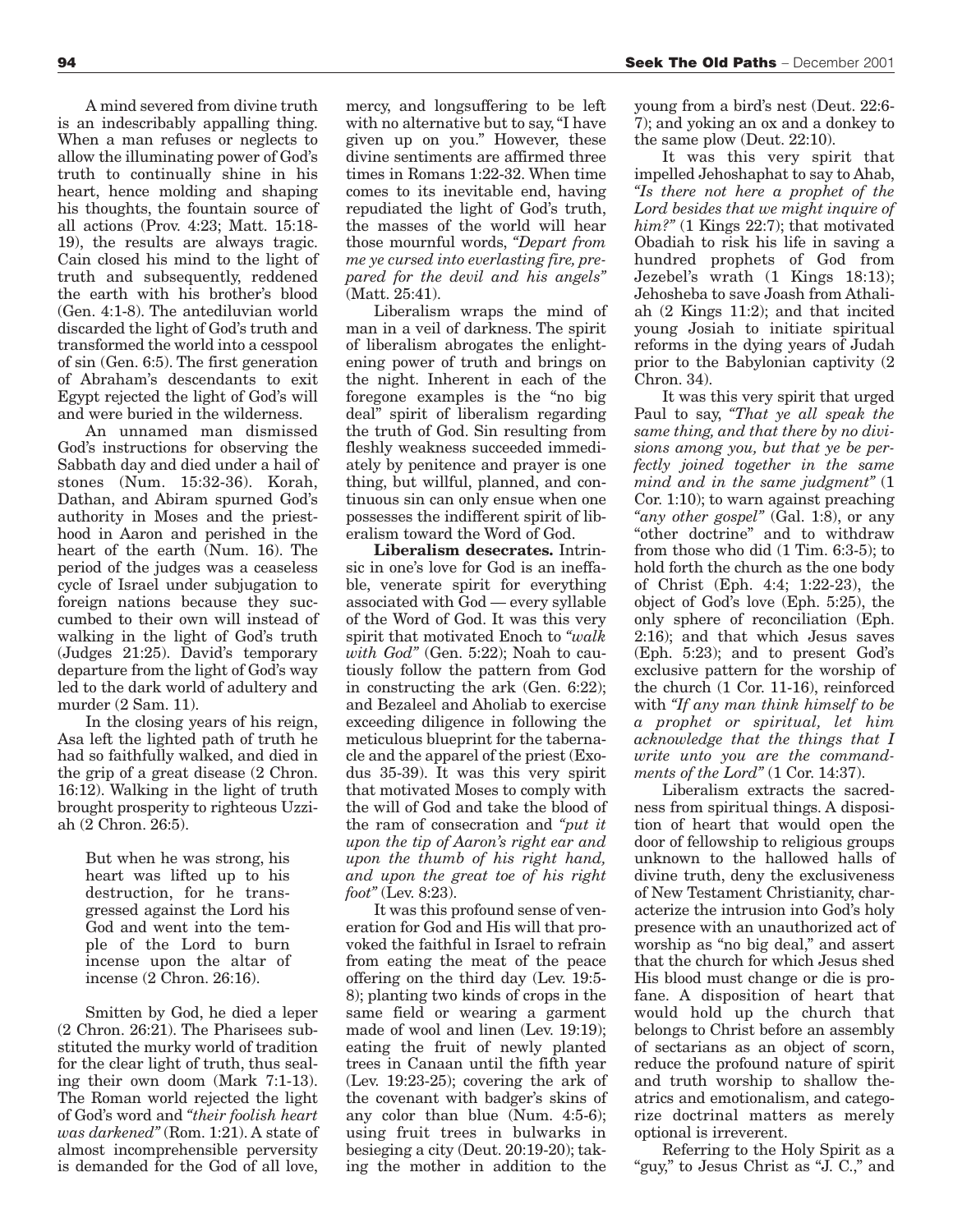commencing one's prayer to the majestic God with "Dear Daddy" is evidence of liberalism's desecration of sacred things. A youth minister from a congregation drunk on the spirit of liberalism appeared before an assembly of high school students at a Christian school. Slovenly dressed, he began his remarks with derisive references to the school's dress code. At that moment his cell phone rang. He lifted the phone and said, "Hello, God, I'll get back to you." Such is the shameless, disparaging irreverence of liberalism. In November of 1992, Andre Resner, a professor at Abilene Christian University, wrote an article for *Wineskins*, edited by Rubel Shelly and Mike Cope, entitled "Christmas at Matthew's House." He initiated his article with a crass description of Judah's adultery with Tamar (Gen. 38). He then proceeded to suggest that what transpired between Boaz and Ruth at the threshing floor (Ruth 3:8-14) was far from innocent. Having referred to David and Bathsheba's adultery, he brazenly culminated his blasphemous piece by depicting Mary, the mother of Jesus, as "another sexually questionable woman." Such are the unspeakable depths of the coarse, vulgar, irreverent desecration of spiritual things to which liberalism can descend.

**Liberalism dominates.** Jesus said, *"Whosoever committeth sin is the servant of sin"* (John 8:34). Sin demands subservience. Sin wants to reign (Rom. 6:12). Sin is not satisfied with anything short of total dominance. This trait is innate to liberalism. Liberalism enslaves the mind. Liberalism is determined to wield the scepter over man's mental activities. Liberalism is jealous. It is territorial. It allows no room for conservative thinking. Liberalism will not crack its mental door to a single conservative thought. Conservative contemplation is liberalism's worst nightmare.

When one enthrones the spirit of liberalism in his heart, he is no longer free. As is characteristic of communism, liberalism does not permit man to think for himself. Independent thinking is liberalism's enemy. Liberalism does not share its space. Liberalism shouts, "It's my way or no way!" It imprisons the mind. At the height of its power, its

walls are impenetrable. Generally speaking, one just as well attempt to bore through concrete with a toothpick as to drill through the mental wall of liberalism.

The dominating power of liberalism renders one incapable of giving ear to those of a converse spirit. It is not possible to tell one something who already knows everything. Liberalism has no questions, because it already knows the answers. Liberalism demands an audience, not a discussion; an assembly, not a debate; spectators, not participants; a lecture, not dialogue. There is no equal time in liberalism's world. Liberalism's feelings of superiority brand those of contrary convictions as unworthy of its attention. It views with eyes of pity those who would be so presumptuous as to assume a position counter to its own.

*Liberalism has no questions, because it already knows the answers. Liberalism demands an audience, not a discussion; an assembly, not a debate; spectators, not participants; a lecture, not dialogue.*

The demon-possessed man of Gadarea was controlled by Legion (Mark 5:9). He lacked the ability to speak for himself. It was the unclean spirit who confessed the deity of Christ (Mark 5:7); who answered the question of Jesus concerning his name (Mark 5:9); and who pleaded with Jesus to be allowed to remain in the country (Mark 5:10). When Jesus broke Legion's dominion, the man was found *"clothed, and in his right mind"* (Mark 5:15). Liberalism is demonic. It possesses the mind. It enters to retard, injure, wreck, and ruin. Questions posed to a man dominated by liberalism fall on mentally deaf ears. The ability to answer requires autonomous study and thought, conduct prohibited in liberalism's domain. Occasionally, the power of truth will shatter the repressive might of liberalism. The

result is spiritual freedom and the restoration of one's right mind. Liberalism destroys.

> Let no man say when he is tempted, I am tempted of God, for God cannot be tempted with evil, neither tempteth he any man. But every man is tempted, when he is drawn away of his own lust and enticed. Then when lust hath conceived, it bringeth forth sin, and sin, when it is finished, bringeth forth death (James 1:13-15).

When sin can draw a man to the close of his life and inscribe "the end," the result is always death. Such is the nature of liberalism. Unchecked, the spirit of liberalism will carry a soul ever downward to its inevitable destruction.

Once liberalism pierces the mental door and commences its erosive work on man's trembling reverence for the absolute authority of every *"thus saith God,"* there is no end to its destructive work. There are no warning signs or stop signs on the road of liberalism. The biblical road is replete with such signs, but liberalism has removed every one of them. A man traveling on the unhindered road of liberalism who says to himself, "This far, but no further," is self-deceived. Liberalism's appetite for something new, different, exciting, and emotionally titillating is insatiable. The search for experiences to placate the flesh is unending.

Only the most supreme form of arrogance would reserve for itself alone the right to apply the "no big deal" spirit of liberalism to some biblically addressed matter. If one man has the right to attach this spirit to a selected aspect of biblical teaching, every man has that right. The end result is every man's doing that which is *"right in his own eyes"*  $(Judges 21:25)$ , the elimination of any need of the Bible, the destruction of New Testament Christianity, and eternal perdition for every soul that bears the fruit of liberalism.

*From the book "The Spirit of Liberalism" by Frank Chesser. Used by permission. Ordering information for this book is found at the close of the editorial.*